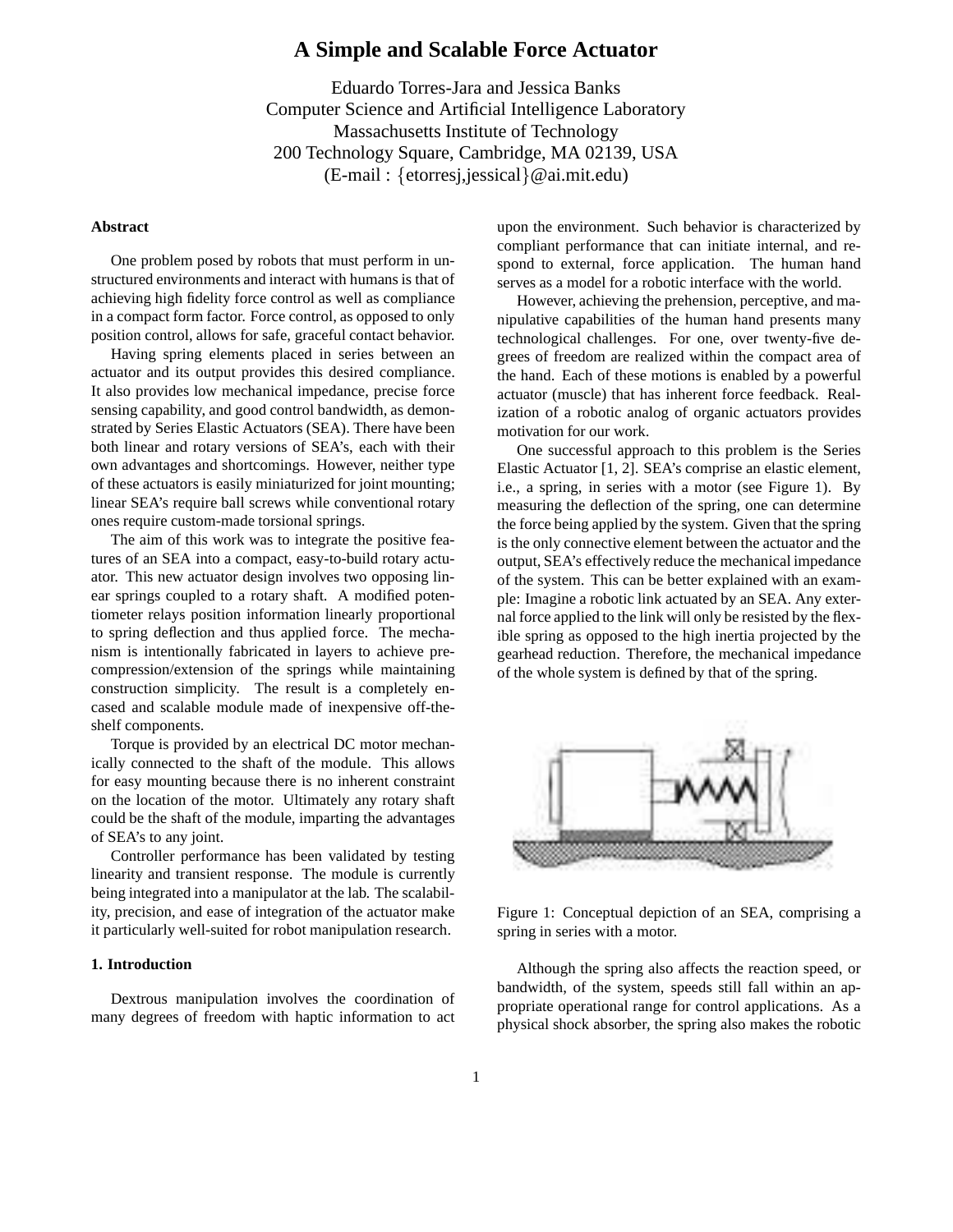system less susceptible to and inherently reactive to unexpected impacts.

There are both linear and rotary SEA's. The linear version requires precision ball screws to control the spring deflection. Although allowing for good mechanical transmission reduction, this constraint makes the system expensive and puts a limit on how small it can be. Conventional rotary SEA's require custom-made torsional springs which are hard to fabricate and very stiff. This stiffness practically obviates the benefits of an elastic element. Furthermore, the torsional spring deflection is generally measured by strain-gauge sensors which are cumbersome to mount and maintain. Both of these linear and rotary SEA's present joint integration problems.

The actuator presented in this paper provides a solution to these problems in a scalable, compact, easily-mountable module.

#### **2. Design**

Figure 2 is a CAD rendering of the actuator. As will be explained, the module comprises: an actuated part, a transmission mechanism, and a mobile part. The actuated part is connected directly to the motor apparatus, while the mobile part is integrated into the moving output. The transmission mechanism transmits the motion from the actuated to the mobile part.



Figure 2: The force control actuator as a whole and an exploded, annotated view.

Description of the module functionality is easiest when we first consider the relationship between these subparts. The mobile part is composed of a spring box (1) sand-

wiched between two side plates (2). The actuated part consists of a wheel (3) fixed to a shaft (4) (which may be the motor shaft) and a potentiometer (10). The shaft/wheel assembly is mounted on bearings (5) in the two side plates. Therefore, the mobile part and the actuated part can rotate freely with respect to one another- at this point in the discussion, they are connected only by bearings. In other words, if a motor rotates the shaft, the wheel will move but the mobile part will not. The function of the pot will be described below.

The transmission mechanism consists of two compression springs (6), two lids (7), and a cable (8). Each spring sits within a cylindrical, close-fitting shaft (9) in the spring box. An opening at one end of the shaft allows for spring and lid insertion.

The other end of the shaft has a flat bottom (against which the spring compresses) with a hole for the cable to pass through (see Figure 3).Starting from its termination on one of the lids, the cable then runs through the center of one spring, out of the spring box, around the wheel and similarly back up through the other spring to terminate on its lid. The cable is fixed on the wheel to prevent it from slipping. Therefore, the springs can be effectively compressed between the bottom of their shafts and their respective lids through the tension in the transmission cable. Furthermore, both of the springs are initially compressed half way (described below). Due to this arrangement, any compression in one spring is reflected as an extension in the other. Because of this pre-compression of the springs, the routing of the cable may seem complicated; however, we present an elegant solution to this fabrication problem in Section 3.

In order to describe how the actuator works, we refer to the diagrams in Figure 4. In the first diagram, we have a depiction of the wheel (of radius  $R$ ) mounted on an axel and the cable. The cable is fixed to the wheel at Point A. The torque of the motor  $T_m$  is applied directly to the wheel's axel such that

$$
T_m = R(F_1 - F_2) \tag{1}
$$

where  $F_1$  and  $F_2$  are the forces transmitted to the cable by the wheel .

The second diagram includes the springs. Each spring has rest length  $L$  and spring constant  $k$ , is capable of maximum compression  $C$ , and is initially pre-compressed to

$$
L - x_i = C/2 \tag{2}
$$

where  $x_i$  is the pre-compressed resting height of the springs. In order to keep the response of the actuator linear, its range must be maximally constrained to  $\Pi/2$  radians on either side of Point A. Pre-compressing the springs to  $C/2$ ensures that the springs will not escape their shafts over the operational forces of the module. In other words,

$$
C/2 = \phi_{max} R |0 < \phi_{max} \le \Pi/2. \tag{3}
$$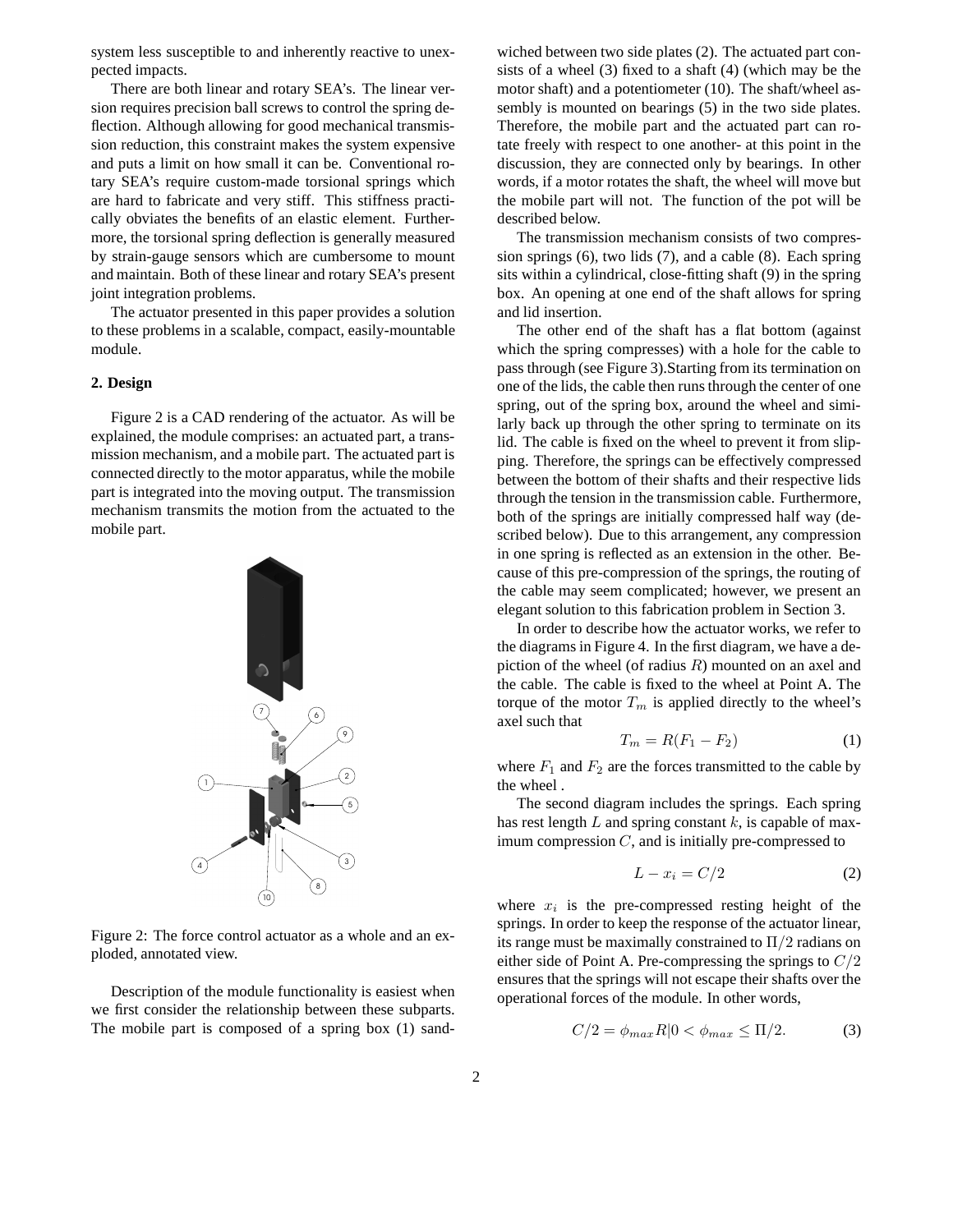

Figure 3: A cut-away view of the springbox showing the embedded springs (in their initial equally pre-compressed state) with their shafts and lids. As you can see, the cable terminates above each lid, runs down through the axis of each spring, and proceeds out the holes in the bottom of the shafts.

When the module (i.e., the mobile component) encounters a force such that it is held rigidly in place, we get a displacement of the springs (as shown in the Figure 5). That is, one of the springs is compressed a distance  $x$  and the other is extended by the same amount. Because the force on each spring is given by  $F = k(x_i + x)$  and because this linear displacement is directly related to the rotation of the wheel by  $x = \phi R$  (see Figure 5), we end up with an output torque  $T_o$ :

$$
T_o = 2k\phi R^2. \tag{4}
$$

The potentiometer measures the relative displacement between the wheel (essentially the motorshaft) and the mobile part (essentially the moving link) to give us  $\phi$ . Thus the actuator provides an effective measurement of the applied torques by measuring linear displacement of springs.

In order to control the torque applied by the actuator, a proportional controller is used. The controller acts on the position of the wheel with respect to the mobile part. This position control is enough to control the torque because of Equation 4.

# **3. Mounting**

One particularly important aspect of this module is its fabrication process. The whole actuator was designed to enable the pre-compression of the springs. Figure 6 depicts the assembly process which we describe in steps:



Figure 4: Free body diagrams of the actuator.

- The wheel is fixed to the shaft which is mounted into one of the side plate bearings.
- The springs are inserted into their shafts in the spring box and covered with their lids. The spring box is then temporarily placed tangent to the wheel (a distance of C/2 from its operational position).
- A cable is threaded through the hole in one of the spring lids, down through the center of that spring, out of the spring box, around the wheel and similarly up the other side. The cable is then fixed to the wheel directly across from the spring box to keep it from slipping.
- Next, cable terminators are crimped to the ends of the cable, flush with the outside of each lid. This is the configuration depicted in Figure 6.
- Pulling the spring box away from the wheel effectively compresses the springs. The distance between the wheel and the operational position of the spring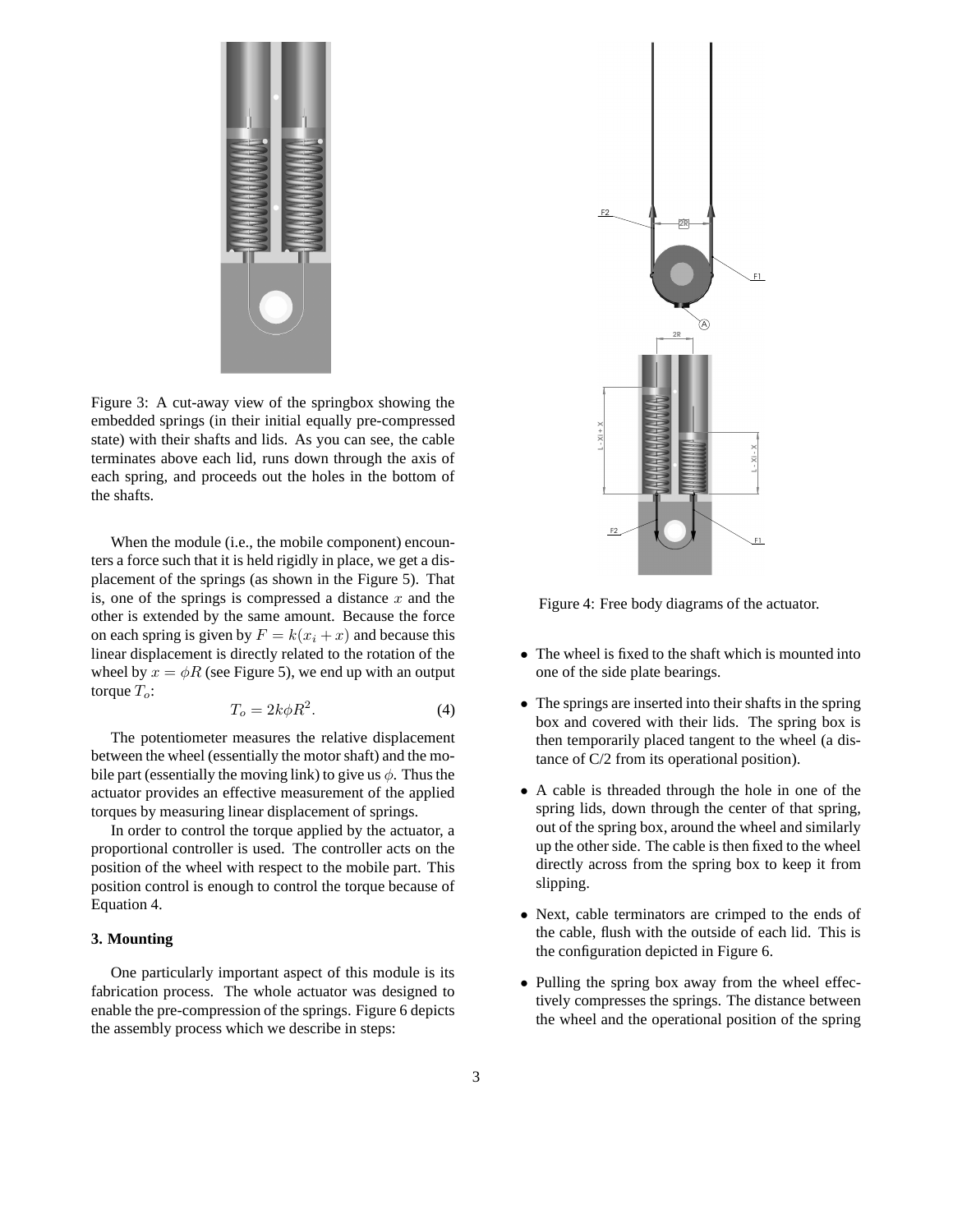

Figure 5: Actuator configuration with applied force holding it in place.



Figure 6: Mounting of the actuator.

box was intentionally designed to be half the total compression of the springs. Thus by then fixing the spring box to the side plates, in its operational position, we have equally compressed both springs half way (see Figure 3).

• The modified potentiometer (or an encoder) is then attached to the wheel and the other side plate, which is finally mounted to the assembly.

## **4. Characterization**

The linearity of the actuator was determined by measuring the actual torque applied to the load and recording both the desired and actual displacement angles. The ratio between the torque and the angle yields the spring-constant of the actuator. The results of this test, shown in Figure 8, demonstrate that the ratio between the actual displacement and the applied torque is fairly linear and confirm the expectations of the design. The actuator constant determined was 0.008 Nm/degree.

In order to determine the time-response of the actuator, we lock the mobile part and then apply a step function to the input of the actuator. The step function is applied by



Figure 7: A testing prototype of the actuator made of acrylic and aluminum. The motor is off to the right.



Figure 8: Data exhibiting the linearity of the actuator.

sending a desired force to the actuator at time 0. The controller of the actuator will move the motor until the desired angle is achieved. Given the current conditions, the motor will deform the springs and by measuring the displacement of the shaft with respect to the mobile part of the actuator, we determine the applied torque. In Figure 9 we can observe the time it takes for the actuator to apply the desired torque to the load. We also observe that the damping of the system introduced by the springs is quite considerable. The rising time, defined as the time it takes the actuator to go from the 10% to 90% of the desired output, is around 270 ms.

#### **5. Conclusion**

The actuator can be used for force control on any robot joint that incorporates rotary motors. Because the module is scalable, it can be applied to large industrial robotic applications as well as miniature research platforms.

Furthermore, the actuator comprises off-the-shelf com-